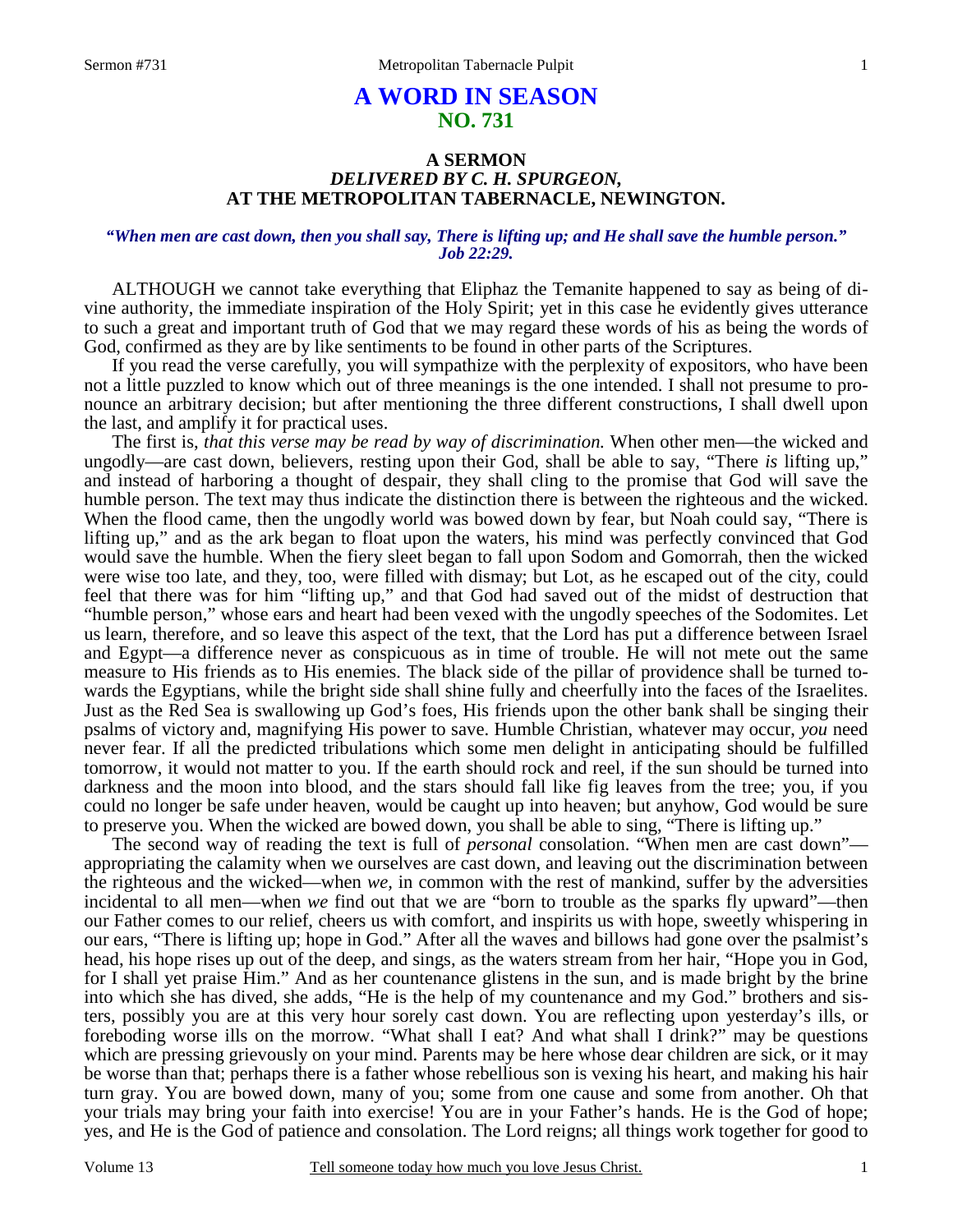them who love God. You may safely conclude that there is lifting up. Though you may now feel very humble under these afflicting dispensations, yet, as certainly as God's Word says, "He shall save the humble person," so certainly will He send salvation unto you; be of good courage, then; perhaps the text is God's message to your sinking spirits—"It is I; be not afraid."

 The third way of understanding the text, however, is that upon which I wish to dwell. *A practical obligation is here enforced.* "When men are cast down"—that is, when *other* men are cast down, either by spiritual anxieties or by peculiar troubles of a worldly sort—then the Christian's business is to act the part of a comforter, to step in and say to his brethren or his neighbors, "There is lifting up." It should be his responsibility to proclaim this good news—this panacea for heart-troubles—God saves humble souls; there is no necessity for despair this side of hell; as long as a man is in this trial state there is hope that his sackcloth may be put off, that he may be girded with gladness, and made partaker of the fullness of joy.

 You will see then, friends that my intention is to address myself to Christians, earnestly exhorting them to look after opportunities for usefulness, that they may tell others of the glad tidings.

**I.** To this end, FAVORABLE SEASONS, a well-timed occasion, a suitable hour, should never be lost sight of. "When men are cast down."

 You cannot talk with some men until you find them cast down. They are too shy and reserved, too proud and unapproachable; or perhaps too profane and blustering, to allow you to say a word to them about eternal things. But you can catch them sometimes. When sorrow has plowed the soil, the Good Seed may get, perhaps, into the heart that always was so hard. Now, Christian, as you read it, "When men are cast down," you will do well to remember that these seasons frequently occur in the life of every man. Sometimes men are cast down because they have had losses in business, or have had sickness in the house, or death has come and taken away a child, or they are infirm in body, or the cholera has been down the street, or something or other has occurred to alarm and agitate and dispirit them. They feel that this world is not the happy world they thought it was. Now is your opportunity; now is your time. When men are cast down, then go to them and say, "There is lifting up." Tell them that there is another lamp, that was never kindled in this world and never blown out in this world, either, which will gild the darkness of their poverty, of their sickness, and of their sorrow. Be sure not to let a single providential opportunity escape you, but plunge in, now that God has made the breach in the sinner's city wall. Make haste now! Dash in, you soldiers of the cross, sword in hand!

 Sometimes men are cast down when they have been listening to a very solemn sermon. God has helped the minister to sketch their portraits, and they have sat and wondered at it; and though they have been careless before, yet now they begin to quake. Have you ever found your friends leaving the House of God thoughtful and serious—not chatting about a thousand frivolities, but saying to you, when you get home—"What a striking sermon!" Why, such things occur here every day. The tear of penitence often waters this floor; and when it does not amount to that, though the sinner's goodness may be as the morning cloud and as the early dew, yet there are frequent times when our hearers are impressed and depressed. They sit in the pew and begin to think it is all wrong with them; their soul is cast down, and they wish that they could find salvation. Now is your time, Christian; now is your time! Do not lose it! Do not let them go behind those curtains, or outside those doors till you have told them that there is lifting up. When the darkness is around their spirits, point them to the great Light of the world. Tell them that "there is life for a look at the Crucified One," that there is life at this very moment for everyone who casts himself upon the Redeemer's finished sacrifice.

 These opportunities are very frequent, and if you think for a minute you will see that they are not to be despised by those of you who wish to win souls. If David would win the battle he must take care to remember God's advice. "When you hear the sound of a going in the tops of the mulberry trees, then shall you bestir yourself." When you see the sign of an impression in a man's mind, then you should be active to seek to bring the truth of God home to him, and to lead him to the cross, for at such times men are willing to listen. They would stop their ears before, but now they will give you a comparatively cheerful audience. No, they are often even anxious to hear, for they will send for the minister when they are sick. And at a funeral, what an opportunity the Christian minister may often have, and not the Christian minister only, but any of you! When God's great minister, Death, comes into a house, then remember they will want to hear you. A man's fellow workman, who chaffed the Christian and laughed at him, will be pleased enough to see him when the wife gets ill, and he will even ask him to come and tell her of the things which make for her peace. Never be slow to go, my brothers and sisters. If you can but find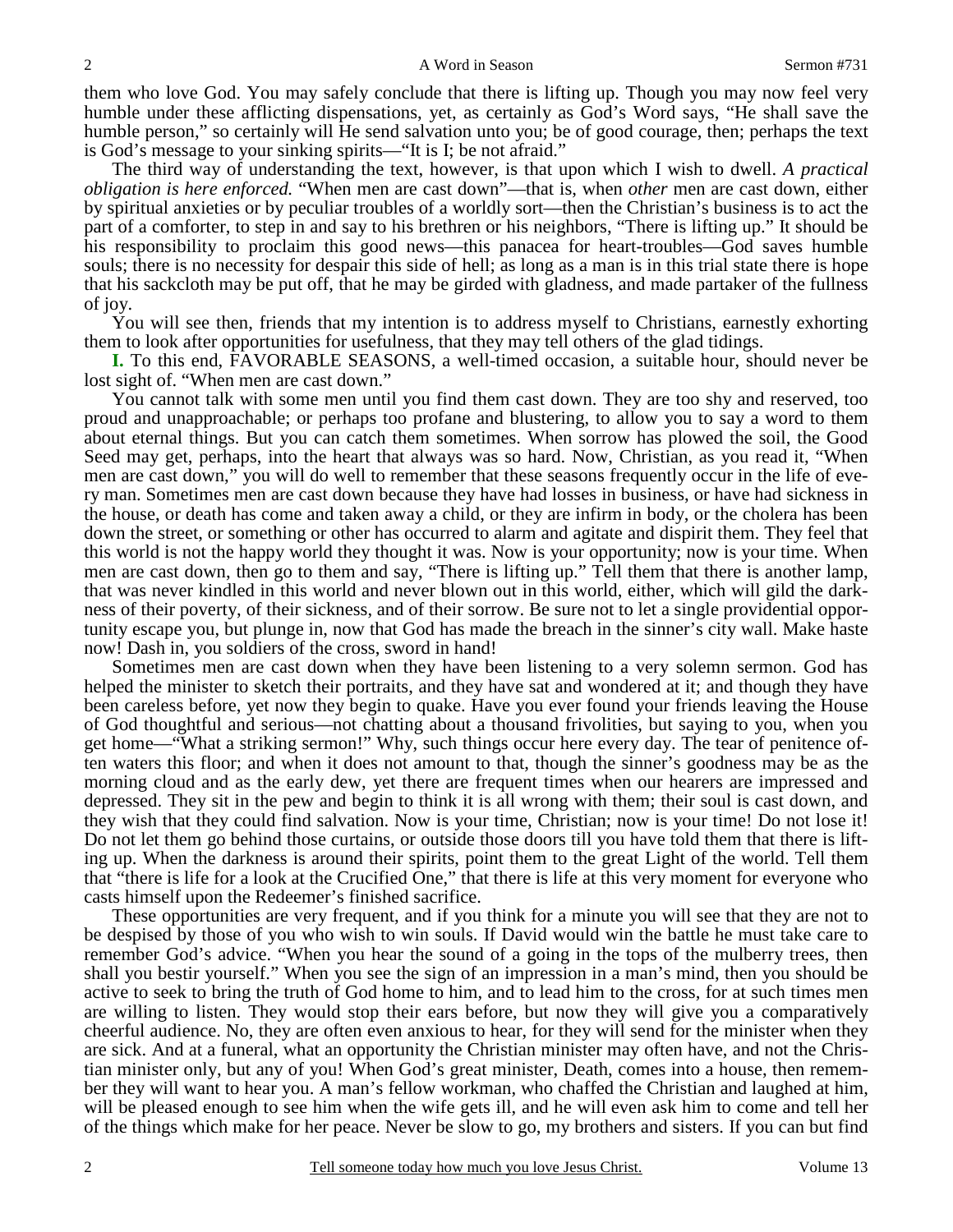#### Sermon #731 A Word in Season

time, never miss one of these opportunities. Now that the fish are ready to take the bait, you Galilean fishermen, let the nets be cast and the hooks laid, and seek if you can to catch souls.

 These opportunities, be it remembered, *are sent by God for this very purpose.* No doubt providence is the handmaid of grace. If Christians were but wide awake they would soon see that the wheels of providence are all working to assist the church. To an earnest Christian laborer everything is a tributary of labor. He knows how to use the roughest instruments. I will venture to say that the beasts of the field are in league with him, and the stones of the field are at peace with him. For him cholera is less to be dreaded than to be turned to account; it will give him an entrance where he found none before. Even poverty, with all its drawbacks, may help the man of God who sincerely desires to bring souls to Jesus. Greatly as you dread the evils which are before you, yet may you have a holy skill to use them, as the mariner does an ill wind, just tacking about, and putting the sail so that the wind, which seemed to drive in his teeth, may help him towards his desired haven.

 At such times, then, when men are cast down, I say it to you, brothers and sisters, and especially would I say it to myself, let none of these favorable seasons be lost.

**II.** THE ACCEPTABLE TIDINGS we have to announce may now for a few minutes engage our thoughts. Do any of you ask, "If we speak to these people, what are we to tell them?" You are to tell them that "There is lifting up." That is the best and most opportune news you can bring them after all. When men are not cast down we have to tell them that they ought to be. We have to deal out to them the law of God, as the seamstress takes the sharp needle first, and then draws the silken thread afterwards. But in this case, when a man is cast down, the needle has gone through. Men *are* impressed, thoughtful, anxious, and now the gospel which we have to take to them is that there is lifting up. Of all things in the world to be dreaded despair is the chief. Let a man be abandoned to despair and he is ready for all sorts of sins. When fear unnerves him action is dangerous; but when despair has loosed his joints and paralyzed his conscience, the vultures hover round him waiting for their prey. As long as a man has hope for himself you may have hope of him; but Satan's objective is to drive out the last idea of hope from men, that then they may give themselves up to be his slaves forever. Brothers and sisters, let me just say to you who are in trouble—and I hope every faithful Christian will repeat what I say again and again— THERE IS HOPE. There is hope about your pecuniary difficulties, about your sickness, about your present affliction. God can help you through it. Do not sit down with your elbows on your knees and cry all day. That will not get you through it. Call upon God who sent the trouble. He has a great design in it. It may be that He has sent it as a shepherd sends his black dog to fetch the wandering sheep to him. It may be He has a design in making you lose temporal things that you may gain eternal things. Many a mother's soul had not been saved if it had not been for that dear infant which was taken from her bosom; not till it was taken to the skies did God give the attractive influence which drew her heart to pursue the path to heaven.

 Do not say there is no hope; other people have been as badly off as you are; and even if it should seem as if you have come to the end of your rope, yet still there is hope. Go and try again on Monday morning, [prayer meeting at the Tabernacle] my good friend. God's providence has a thousand ways of helping us if we have but the heart to pray. Are you in despair about your character? It may be that there is somewhere here a woman who says, "I have fallen; my character is gone; there is no hope for me." My sister, there is lifting up; some who have fallen as terribly as you have done have been restored by sovereign grace. And there may be one here who has been a drunkard, or about to become a thief—no one knows it, perhaps, but he is conscious of great degradation, and he says, "I shall never be able to look my fellow men in the face." Ah, my dear friend, you do not know what Christ can do for you if you but rest and trust in Him. Supposing you should be made into a new creature, would not that alter the matter? "Oh." you say, "but that can never be!" No, say I, but that *shall* be, for Christ says, "Behold, I make all things new." "If any man is in Christ Jesus, he is a new creature." There was an old fable about a spring at which old men washed their faces, and then grew young. Now there is a spring which wells up from the heart of the Lord Jesus, and if an old sinner washes there, not only his face, but his whole spirit, shall become like unto a little child, and shall be clean in the sight of God. There is hope still.

 "Ah," says one, "but you do not know my case." No, my dear friend, and I do not particularly desire to know it, because this sweeping truth of God can meet it no matter what it may be. "All manner of sin and blasphemy shall be forgiven unto men." "The blood of Jesus Christ, His Son, cleanses us from all sin." Oh, what a precious gospel I have to preach! I have not to preach a little Christ for little sinners, but a great Savior for great offenders. Noah's ark was not made to hold a few mites, but the elephant went

3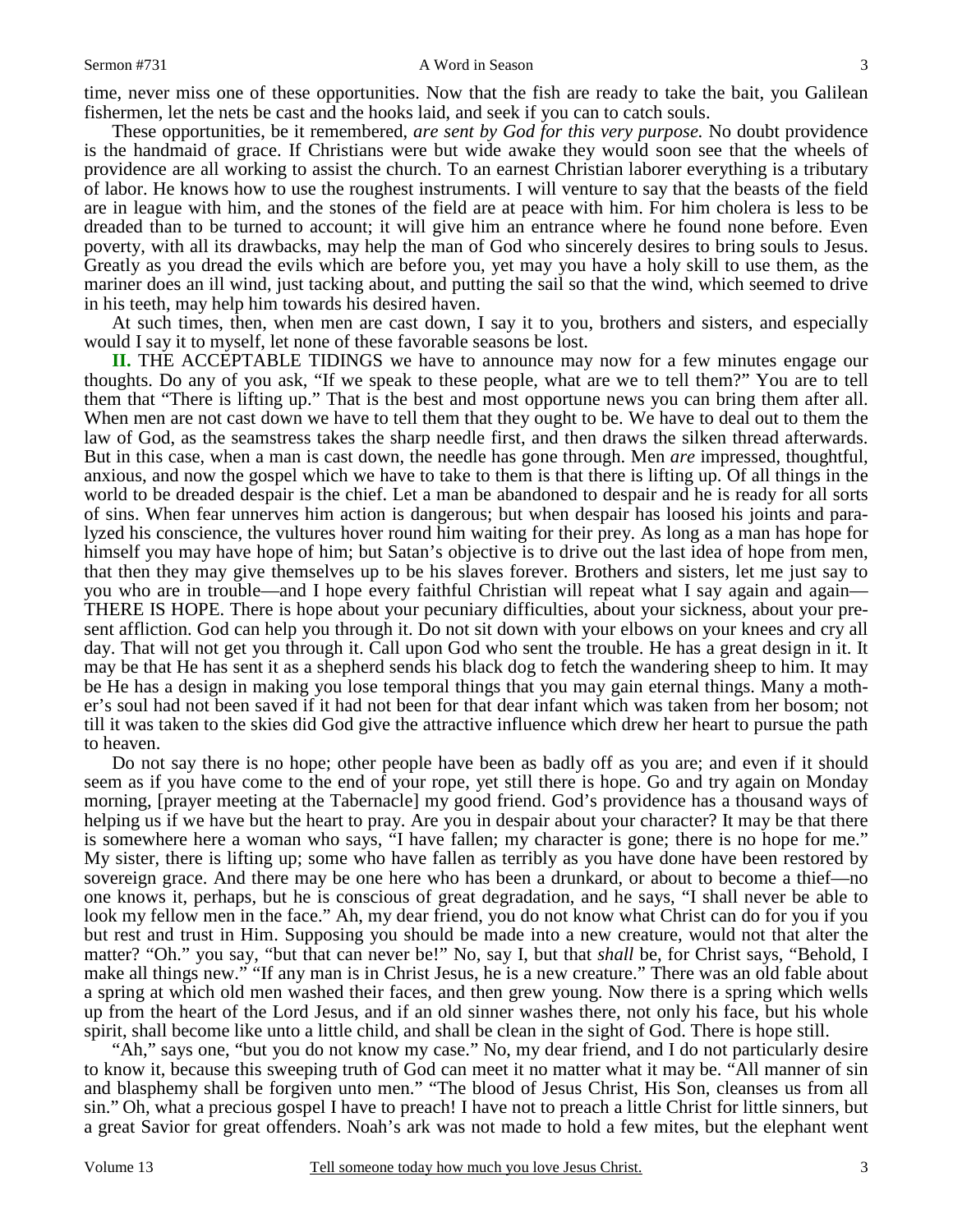in, and the lion went in, and the largest beasts of prey went in, and there was found room for each of them. So my Master, who is the great ark of salvation, did not come into this world to save a few of you who are little sinners, but "He is able to save unto the uttermost all them who come unto God by Him." See Him yonder? See Him on the cross in extreme agony, bearing numberless griefs and torments, and sweating in agony, all for love of you who were His enemies? Trust Him. Trust Him, for there is hope; there is lifting up. However bowed down you may be, there is in the gospel hope even for you. I seem as if I were walking along a corridor, and I see a number of condemned cells. As I listen at the keyhole I can hear those inside weeping in doleful, grievous laments, "There is no hope, no hope, no hope." And I can see the warden at the other end smiling calmly to him, as he knows that none of the prisoners can come out as long as they say there is no hope. It is a sign that their manacles are not broken, and that the bolts of their cells are not removed. But oh, if I could look in! I think I can, I think I can open the little wicket gate, and cry, "There is hope!" He who said there is no hope is a liar and a murderer from the beginning, and the father of lies; there IS hope since Jesus died; there is hope anywhere except in the infernal hell. There is hope in the hospital where a man has sickened, and is within the last hour of his departure. There is hope though men have sinned themselves beyond the pale of society; there is hope for the convict, though he has had to smart under the lash; hope for the man who has cast himself away. Jesus is still able to save! "No hope" is not to be said by any of the mariners life brigade while he sights the crew of the sinking vessel. "No hope" is not to be said by any of the fire brigade while he knows there are living men in the burning pile. "No hope" is not to be said by any one of the valiant brigade of the Christian church while the soul is still within reach of the sound of mercy. "No hope" is a cry which no human tongue should utter, which no human heart should heed. Oh, may God grant us grace, whenever we get an opportunity to go and tell all we meet with whom are bowed down, "There is lifting up." And tell them where it is. Tell them it is only at the cross. Tell them it is through the precious blood. Tell them it is to be had for nothing, through simply trusting Christ. Tell them it is of free grace, that no merits of theirs are needed, that no good things are they to bring, but that they may come just as they are, and find lifting up in Christ.

**III.** What JOYFUL EMPLOYMENT this is. I would like to go forth enlisting tonight. I shall not require you to wear scarlet. You shall wear what you like; but if I may but enlist you I shall be very happy. Christian men and women, all of you without exception, old and young, I want you. I know many of you are already engaged, but I want you all to follow out the dictates of my text, "When men are cast down, then you shall say, There is lifting up; and He shall save the humble person." I want you to volunteer in this blessed enterprise, this heavenly mission of saying to cast-down ones, "There is lifting up."

 If you engage in this holy adventure there are several things which you will need. The first will be *observation*. You must have a quick eye to know when a man is cast down. Some people are so out of sympathy with souls that they do not know a broken heart from a hard heart; but there is a way of getting into such communion with people without even talking with them, that you know within a little who is impressed and who is not. I would like to have, all over the Tabernacle, a little lot of you Christian people like sentries, watching that young man who is here for the first time tonight; watching that young woman who has been here for the last six weeks—watching your opportunity; as soon as ever you see the first wave of the Spirit's manifestation—the face is often the tell-tale sign of what is going on within—to speak to them. I want you to watch, so as to say, "Now that one is cast down I will break the ice, I will speak, and I will say, "There is lifting up." You must have keen eyes to watch for the Spirit's work if you are to be fishers of men.

 Next to this you have need of *deep sympathy*. If you try to speak for Christ, and do it in a rough way, you had better hold your tongue. A person I saw only a day or two ago said that she was standing in deep thought after a sermon, under which she had been devoutly impressed, when a good friend accosted her in a gruff voice and with an uncouth manner, and said, "When are you coming forward to join the Church?" It was well meant; but it was done in such a way that every good impression melted before the repulsive tones. Speak gently and kindly, with tenderness and sympathy. You know what I mean. There is a world of difference between the putting on of a pretense of kindness and the real "kindness" which comes right down to a man and makes him feel that you really do sympathize with him, and can enter into all his griefs. Ask the Lord, Christian friends, when you have got a quick eye for observation, to drop a tear with it, so that you may know how to weep with them who weep, and to speak gently.

 Another thing you will need will be *knowledge*. How can you tell them about the Savior if you do not understand yourselves how it is that He saves, or never proved the remedy you attempt to apply? Be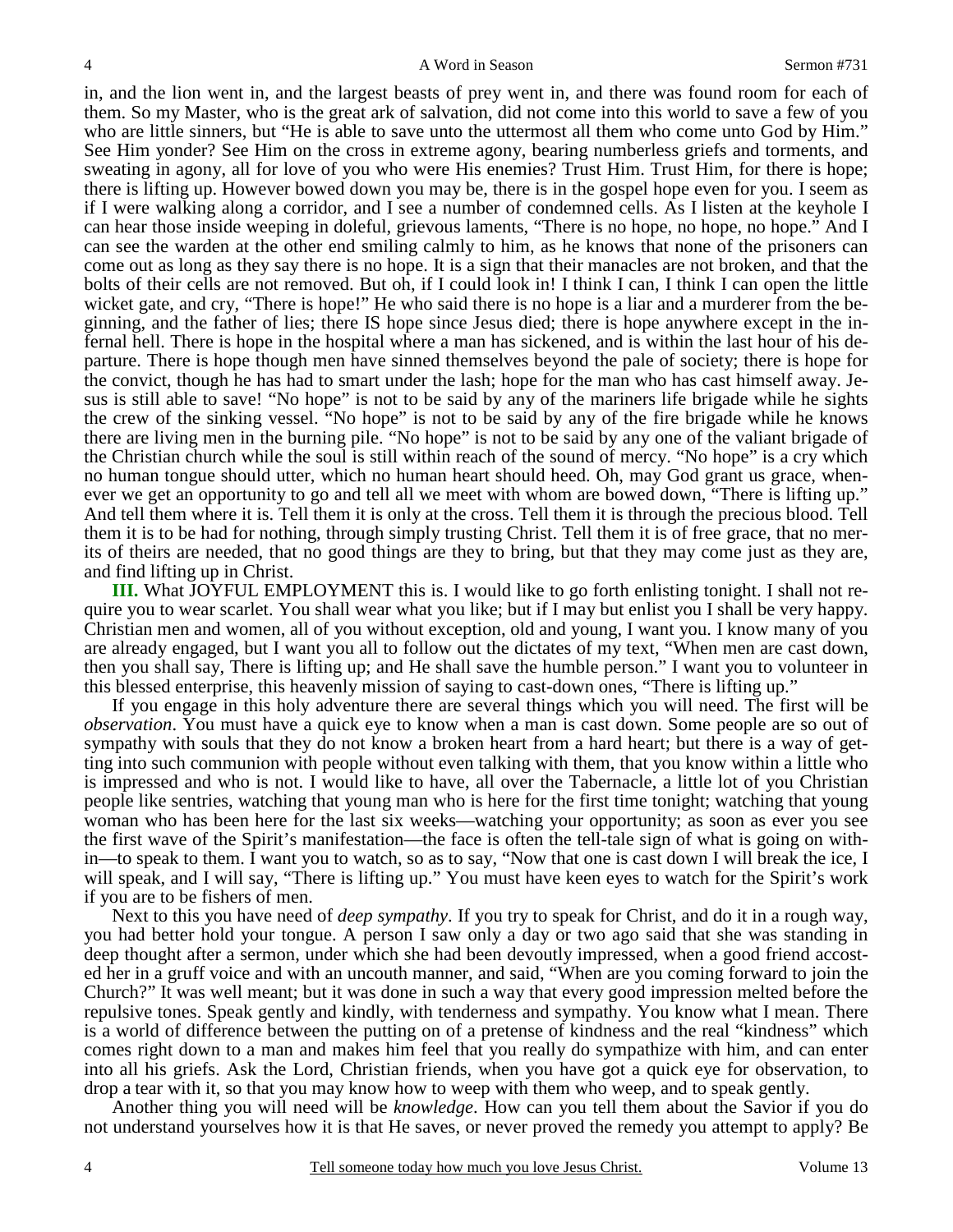#### Sermon #731 A Word in Season

well-instructed in the faith, and seek also to be well-instructed in the twists and turns of the human heart, so that you may know how to follow up these persons when they will try to escape from their own mercy, and, if possible, to put from them the comfort which you have to bring them.

 In all this you will find great help from your own *experience*. No man is so fitted to bring others to Christ as one who has come himself, though perhaps the means by which he was drawn may have been peculiar and somewhat different from the common course. It was said that Martin Luther was one of the best teachers for a minister. He had been so much troubled in getting peace for his own soul that he was singularly well-qualified to assist others who were struggling in the Slough of Despond. Make good use of your experience; store up lessons from it; so you will be making yourselves yet more and more serviceable as a helper to these distressed ones.

 Add to your experience *assurance*. The text does not tell us to say to these people, "I *hope* there may be lifting up," but, "There *is* lifting up." Full assurance makes a man strong. The gospel is your lever; but full assurance must be the arm to work it with; yes, and the fulcrum, too, upon which the lever must rest. Know yourselves to be saved. Do not live in the misty Dungeon of Doubt, where "I hope so," is the only ray of light that breaks through the crevice, while "I fear it is not so," is the reflection cast on the opposite wall. Come forth into the daylight that you may be sure of it, then you will be able to speak boldly, and so you will be likely to comfort those who are cast down.

 And let me recommend *promptness* to you. There is nothing like quickness and decision in speaking when the opportunity presents itself. If you are about to seal a letter, you must bring down the seal while the wax is still hot enough to receive the impression. Do not procrastinate, and say, "Well, I would like to speak to that young man, but I will put it off till tomorrow." If he has the appearance of being impressionable tonight, look after him now. As "a bird in the hand is worth two in the bush," so a present opportunity is worth unspeakably more than any precarious venture that lies beyond your present reach. Do not let the time slip.

 While, however, it becomes you to be prompt, *you need not be in a hurry.* Calm self-possession is very preferable to impetuous haste. I remember seeing a doctor when there was an accident in the street. He proceeded immediately to the spot, but do you think he went rushing down to the man as if he would break his neck? No; on the contrary, he walked down very quietly and reservedly to the chemist's shop where the man was lying, and I could not help thinking that this was a common-sense thing to do even in an emergency; for if he had run and got out of breath, he would not have been able to have done half as well when he got there as he was able to do by going steadily to his work. The feverish excitement of hurry you should avoid; but there must be no delay. Unseemly haste might spoil your aim because you would not be able to speak properly; but a senseless hesitancy would miss the golden opportunity, thwart the purpose altogether, and leave you to regret that you had ever spoken at all.

 Still nothing will be of any use unless there is *much prayer*. We need pray that God may give efficacy to the counsels He has given us, and reward our obedience to them with abundant fruit. Oh, brothers and sisters, prayer is the grand thing, after all, for us who have no strength of ourselves. It is wonderful what prayer can do for any of us. A dear friend said the other day, "Look at Jacob. In the early part of his life there was much that was unseemly in his character, and very much that was unhappy in his circumstances. Crafty himself, he was often the victim of craft, reaping the fruit of his own ways. But one night in prayer—what a change it did make in him! Why it raised him from the deep poverty of a cunning supplanter to the noble peerage of a prince in Israel." Bethel itself is hardly more memorable in his history than Peniel. And what might one night spent in prayer do for some of us? Supposing we were to try it instead of the soft bed! We need not go to the brook; it is enough that, like Jacob, we are alone in some place where sighs and cries would be heard by none but God. One night spent thus in solitary prayer might put the spurs on some of you, and make you spiritual knights in God's army, able to do great exploits! Oh, yes; may all other gracious exercises be started in prayer, crowned with prayer, and perfected by much prayer.

**IV.** I must now close by noticing some STIMULATING MOTIVES to engage in this blessed employment.

*Remember, Christian friend, your own case.* When you were troubled in spirit did anybody speak to you? Then you are bound to repay the kindness by speaking to someone who is now in the same condition. Or do you say that nobody spoke to you? Well, then, I am sure you blame them for not doing so; and you may well see to it that you do not incur the same censure yourselves. I thank God that most of you do try to look after souls; but occasionally, very occasionally, it happens that a young convert will